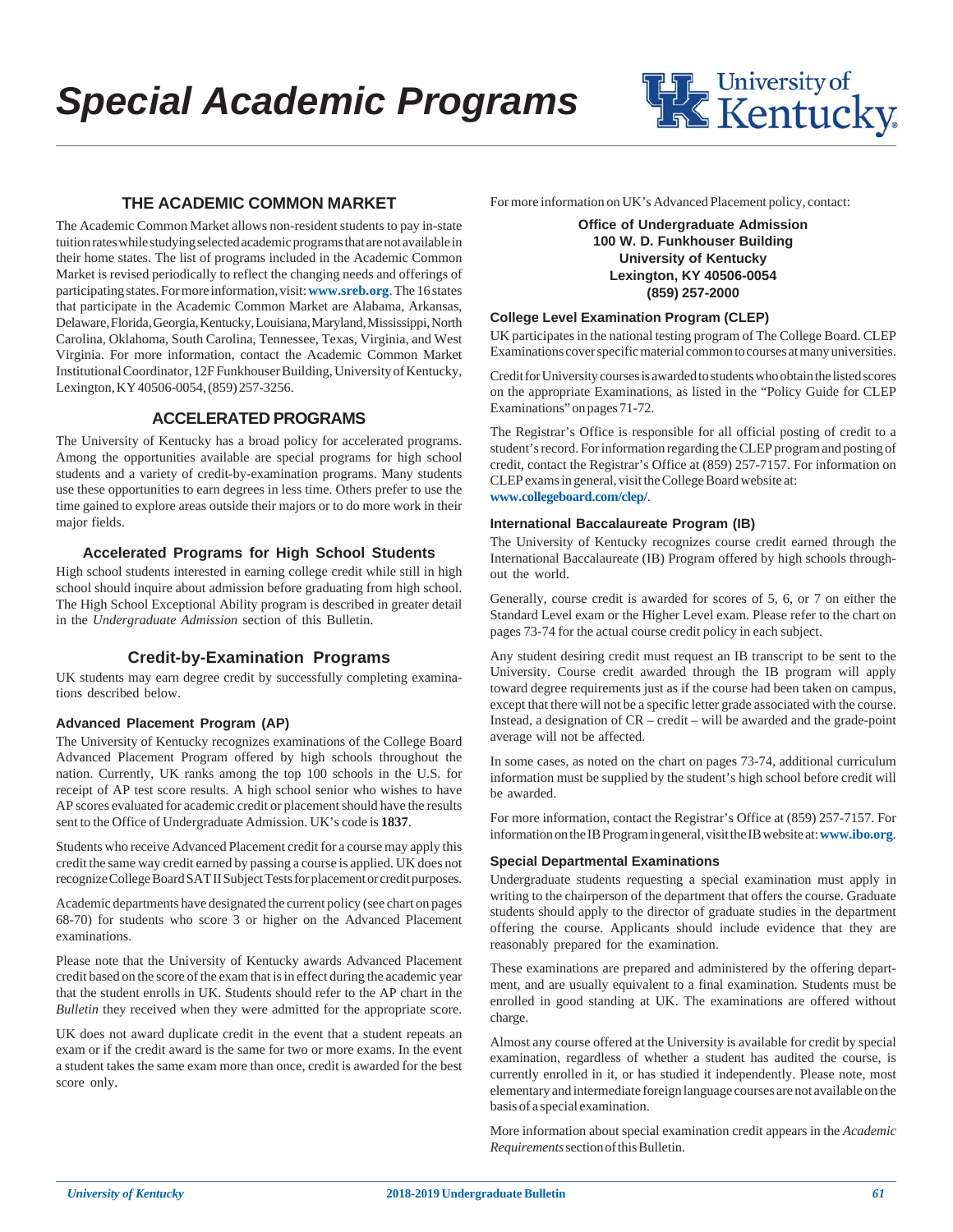## **EGR 198: Project Lead The Way. Credit: 1.0-6.0 (variable)**

This course will be graded on a pass/fail basis.

This course grants college credit to Project Lead the Way Pathway to Engineering graduates from PLTW Certified high schools. University of Kentucky Engineering students may earn one college credit for each of the PLTW Pathway to Engineering courses [IED, POE, DE, CIM, CSE, CEA, ES, AE] completed while enrolled in secondary school(s), up to a maximum of six UK College of Engineering credits. Three of these credits maybe used in approved engineering majors as support electives. Additional credits past three can be used to fulfill free electives in approved engineering majors.

Criteria to obtain the credit include:

- Completing each PLTW course with an average of **B**
- Scoring in the 6th Stanine or above on the End-of-Course (EOC) PLTW exam
- Enrolling in the UK College of Engineering
- Paying any designated University of Kentucky tuition and fees

Process to obtain the credit:

- PLTW Affiliate Director receives documentation for request for credit from engineering student
- PLTW Teacher, Administrator, or Counselor submits required data to the PLTW Affiliate Director
- On approval Affiliate Director sends information to student on number of credits received
- Engineering student enrolls in appropriate EGR 198 course to receive credit during the semester

Prereq: Enrollment in the College of Engineering.

### **National College Credit Recommendation Service (NCCRS)**

Students may be eligible to receive credit for extra-institutional learning. The American Council on Education through its National College Credit Recommendation Service (NCCRS) has evaluated over 2,000 courses sponsored by over 140 corporations, organizations, and agencies drawn from business, industry, and government. On the basis of the NCCRS evaluations, the University has established guidelines for awarding credit for college-level courses. The University recognizes these recommendations as appropriate credit for meeting degree requirements.

The University's colleges and departments determine the amount of credit that will apply to a student's curriculum.

Information on the NCCRS appears in *The National Guide to Educational Credit for Training Programs*. For more information, contact the Office of Undergraduate Admission.

### **Evaluation of Military Credit**

Military Credit is awarded following the procedures below:

#### **I. Procedures**

- A. The student must submit a letter requesting evaluation, along with the necessary supportive documentation, to the Office of Admission.
- B. The letter should specify the types of educational experiences the student wishes to have evaluated.
	- 1. Military Schools should be listed by:

Name of school Location

Name of course

- Length of course in weeks Date course began Date course completed
- Final mark and/or standing in class
- 2. Military Occupational Specialties (MOS) should be listed by: Complete MOS designation **MOS** Title

Period of time MOS was held as a primary duty assignment How MOS was awarded (School Attendance, OJT, etc.) MOS evaluation score and date of evaluation

#### **II. Documentation**

- A. Official documentation is necessary to support the awarding of any credit based on military service. The supportive documentation required is as follows:
	- 1. Computerized transcript from the Army/American Council on Education Registry (request forms are available in the Office of Undergraduate Admission)
	- 2. Copies of Course Completion Certificates
	- 3. Enlisted Evaluation Data Report reflecting competency in any MOS submitted for evaluation
	- 4. DD Form 214 (Report of Transfer or Discharge) if no longer on Active Duty
- B. Required documentation may be obtained as follows:
	- 1. Active Duty Personnel: Custodian of individual's personnel records, Military installation to which assigned
	- 2. Retired Army Personnel or Reserve Personnel: US Army Reserve Component & Administration Center (TAGO) 9700 Page Boulevard St. Louis, Missouri 63132
	- 3. Discharged Personnel (Veterans): General Services Administration National Personnel Records Center (Military Personnel Records) 9700 Page Boulevard St. Louis, Missouri 63132
	- 4. Discharged Personnel Now Members of Army National Guard: National Guard unit to which assigned

#### **III. Awarding of Credit**

Credit is evaluated using the ACE Guide for evaluation of military credit (Army, Navy, Air Force, Coast Guard). ACE guide recommends hours to be awarded based on the length and content of each course. Evaluations are typed on appropriate form.

- A. Credit will be awarded on the student's official academic transcript.
- B. No credit will be awarded based on a Military Occupational Specialty (MOS) which has not been held as a primary duty assignment for a minimum duration of one (1) year or more.
- C. Copies of the Evaluation are forwarded to the college dean's office and to Student Records Office.
- D. One copy of the evaluation is maintained in the Office of Undergraduate Admission.
- E. Each college determines how awarded hours may be used in the degree program.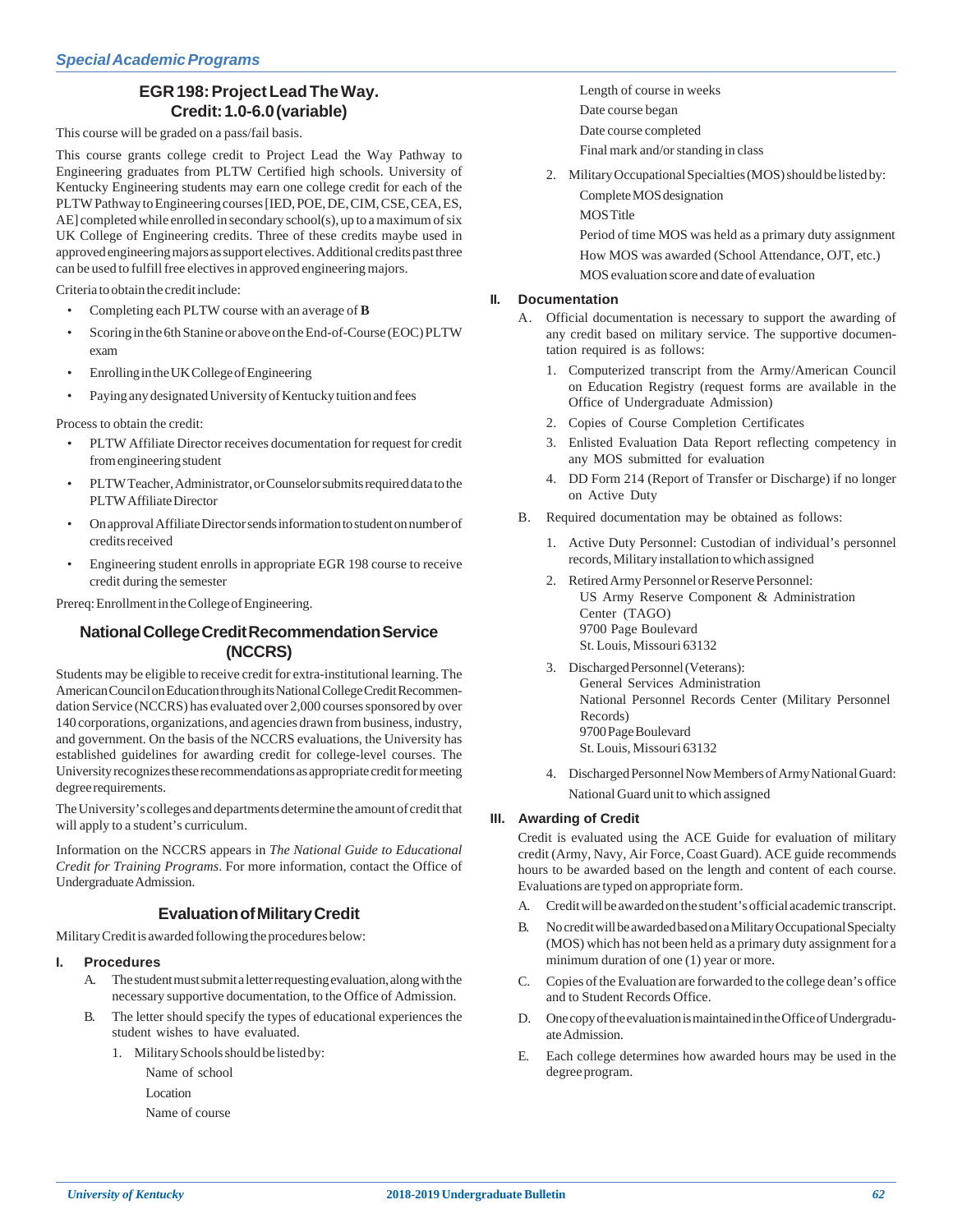## **THE CHELLGREN STUDENT FELLOWS PROGRAM AND THE GAINES FELLOWSHIP PROGRAM**

The Chellgren Student Fellows Program is designed to provide experiences for outstanding sophomores at UK. The program offers students opportunities to go beyond classroom instruction in order to help them cultivate extraordinary academic achievement. These programs are explicitly intended to help highachieving undergraduates attain levels of accomplishment that will enable them to compete successfully for prestigious awards – such as the Rhodes, Marshall, and Truman Scholarships – and gain admittance into the very best graduate and professional programs.

The John R. and Joan B. Gaines Fellowship in the Humanities is awarded to a select number of upper-level students. Gaines Fellows are mentored by UK faculty in a jury project (junior year), then a thesis project (senior year).

## **THE LEWIS HONORS COLLEGE**

The Lewis Honors College is dedicated to excellence in undergraduate education and engages students holistically to learn and thrive. The mission of the Lewis Honors College is to better the Commonwealth of Kentucky and the world by helping students to explore their purpose, develop intellectually, and lead with integrity. The Lewis Honors College at the University of Kentucky offers specialized, interdisciplinary, seminar style classes consisting of up to 25 students, as well as departmental Honors section courses, which accelerate common undergraduate education course offerings such as biology, chemistry, and English. The flexibility of the required curriculum in order to earn the Lewis Honors College graduation designation allows students to select classes from a variety of course offerings that best suit their individual interests and needs. Lewis Honors College students satisfy six credit hours of required Lewis Honors College experiences through opportunities like research experiences, service learning, education abroad, and/or internship programs. Students complete their Lewis Honors College curriculum through engagement in a Senior Thesis project. Lewis Honors College participation at the University of Kentucky allows students priority registration, dedicated advising, and access to the Lewis Honors College Center for Personal Development. The class discussions demand active participation and involvement, and are led by full-time faculty members. The Lewis Honors College encourages students' interest in other divisions of excellence such as the Chellgren Center for Undergraduate Excellence and the Gaines Center for the Humanities, among others. The Lewis Honors College typically looks for a 28 ACT (1270 SAT) and at least a 3.5 GPA from applicants; however, it primarily identifies self-motivated, eager students through the essay question responses, class rigor, and extracurricular participation.

## **THE UNIVERSITY SCHOLARS PROGRAM**

The University Scholars program offers students the opportunity and challenge of integrating their undergraduate and graduate or professional courses of study into a single, continuous program leading to both a baccalaureate and master's degree. The student's particular requirements will determine the amount of time needed to complete the program; however, the program can normally be completed in less time than that required in a conventional program.

#### **Admission to the Program**

Applicants for the University Scholars program must meet the following admissions requirements:

- 1. The applicant must have senior standing (completed at least 90 hours of course work) and have completed all UK Core requirements.
- 2. Students should apply at the end of their junior year.
- 3. The master's program should be in the field of the undergraduate major.
- 4. Applicants must have an undergraduate grade-point average of 3.5 or above in their major field and 3.2 or above overall.
- 5. Follow the current application procedures for the Graduate School, subject to the above conditions. Admission decisions will be made by the Graduate Dean or his/her appointee.

#### **Degree Requirements and Curriculum**

Students in the University Scholars program must meet these requirements:

- 1. The total number of credit hours completed for the combined program may be twelve (12) fewer than the total required for both the bachelor's and master's, or bachelor's and graduate doctoral degrees. (**The requirements for the bachelor's degree are unchanged**.)
- 2. Students should take no more than 16 credit hours per semester, unless they have express permission from the appropriate director of graduate studies and the Dean of The Graduate School.
- 3. Students must complete at least 36 hours of graduate level courses in the combined program, 15 credit hours of which must be in the 600 level or above for a Plan B master's degree. Students pursuing Plan A must complete at least 30 hours of graduate level courses in the combined program of which 12 credit hours must be at the 600 level or above. (Consult *The Graduate School Bulletin* for detailed information concerning Plan A and Plan B for master's degrees.)
- 4. Students must have an undergraduate and a graduate advisor. A jointly planned program must be prepared for each student.
- 5. In order to participate in the University Scholars program, a department must submit to The Graduate School a plan and illustrative examples of typical programs.

### **DONOVAN SCHOLARS PROGRAM AND OSHER LIFELONG LEARNING INSTITUTE AT UK**

The University of Kentucky has a long-standing interest in individuals of or nearing retirement age. In 1962, the Board of Trustees established the Council on Aging to serve as the focal point for programs for older persons. The Council is an integral part of the College of Public Health.

### **The Herman L. Donovan Fellowship for Older Adults**

The Donovan Fellowship, named in honor of the late Herman L. Donovan, University President from 1941-1956, is open to persons who are 65 years of age or older who live in Kentucky. Tuition is waived for Donovan Fellows. Students may work toward an undergraduate or graduate degree, audit classes for the joy of learning, or take individual courses for credit. The program is available at the Lexington campus. Fellows are responsible for books, supplies, parking and applicable taxes. Due to space limitations, classes rarely are available for instruction in music and voice. All state-supported institutions of higher learning in Kentucky offer tuition-free classes for persons 65 years of age or older.

For more information, contact Tyler Barber at (859) 257-2657; or email: **Tyler.Barber@uky.edu**.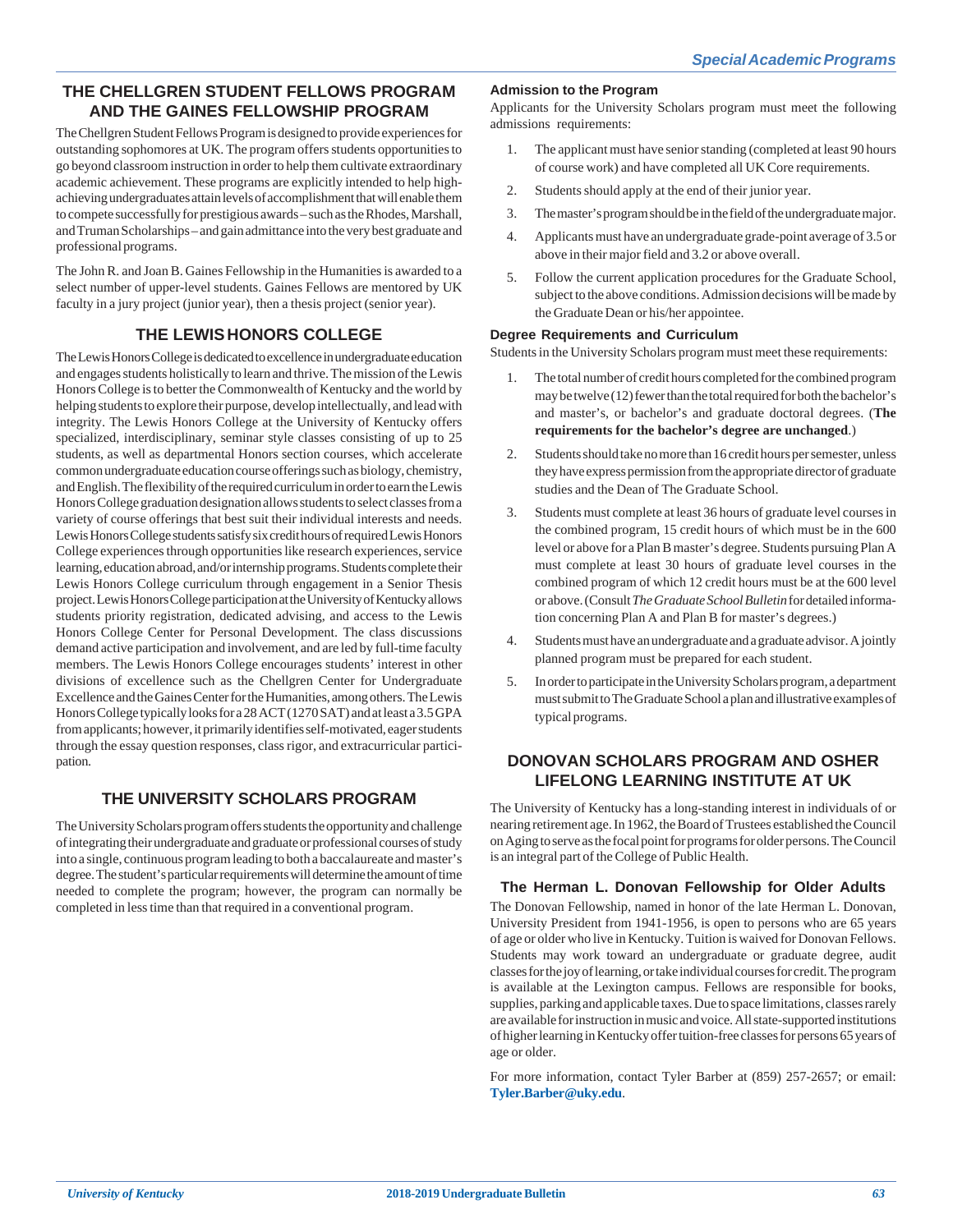#### **Osher Lifelong Learning Institute (OLLI) at UK, Lexington and Morehead**

The OLLI at UK offers intellectual, social, and cultural programs for adults aged 50 years and older which characterize the university setting. Educational, enrichment, and experiential learning opportunities are offered at our locations in Lexington and Morehead. Programs are held in community locations and are offered in a variety of formats including: weekly courses, presentations series, trips, events, interest groups and more. Courses are taught in: history and government, culture and travel, languages, literature and writing, health and wellness, science and environment, and the visual and performing arts. The annual membership fee is \$25; course fees vary.

For more information, contact the OLLI at UK at (859) 257-2656; toll free at (866) 602-5862; or email: **Teresa.Hager@uky.edu**.

> **OLLI at UK Ligon House 658 South Limestone Lexington, KY 40506-0442 (859) 257-2656, toll free (866) 602-5862 www.uky.edu/OLLI**

## **ACADEMIC PREPARATION AND PLACEMENT PROGRAM**

The Academic Preparation and Placement Program (APP) provides placement testing for incoming students and preparatory instruction for admitted students who have not yet met statewide minimum test score requirements for college readiness.

### **Placement Testing**

Placement testing at UK is offered FREE of charge for all admitted students.

#### **Math**

Placement testing in mathematics is **required** for all students with ACT Math under 30 (SAT Math under 700). The University of Kentucky uses the ALEKS math placement test to ensure students' proper course enrollment in mathematics courses to meet UK Core and to prepare for their major program of study.

#### **English**

UK Placement tests in Reading and Writing are also available to assess students' skills in these areas and assist advisors in recommending courses.

#### **English as a Second Language**

Placement testing in Reading and Writing is available for international students who have an ACT reading sub-score below 20 (SAT reading below 25), an ACT English sub-score below 18 (SAT writing below 25), a TOEFL score below 100, or any TOEFL sub-score below 20.

Information about all placement tests are online at: **www.uky.edu/app/placement-testing** under 'Placement Testing.' In order to register for online testing, students will need their official UK ID number.

#### **APP Courses**

APP offers courses in Reading, Writing, and Math. Students enrolled in APP courses will have access to resources that support their success. Resources include peer tutoring, study skills development, and academic coaching.

#### **UK 120 APP Reading**

This course is designed to develop critical reading strategies necessary to demonstrate college readiness. These strategies are crucial to being successful at UK throughout your academic experience. This course gives students an opportunity to learn and practice what it means to be an active and engaged reader.

International students requiring college readiness in reading and listening should visit the Center for English as a Second Language *English for Academic Purposes* page at **https://esl.as.uky.edu/eap** and click on CESL 100 and CESL 110.

#### **UK 130 APP Writing**

This writing course is designed to empower students to master critical college analytical writing concepts while including multiple points of intervention and access to resources in support of students' regular course work. Trained learning specialists guide students in support of academic success and are available for inside and outside of classroom support.

International students requiring college readiness in writing and speaking should visit the Center for English as a Second Language *English for Academic Purposes* page at **https://esl.as.uky.edu/eap** and click on CESL 110 and CESL 130.

#### **UK 095 APP for Quantitative Reasoning & UK 096 APP for College Algebra**

UK 095/096 are designed to further a student's understanding of the fundamental concepts of mathematics, so that they are equipped to handle more advanced topics in subsequent mathematics courses. UK 095 provides support in preparation for MA 111 and UK 096 provides support in preparation for MA 109. Taught concurrently, this unique workshop approach allows students to work at an individualized pace in a supportive classroom environment. Students are assisted by a teaching assistant and peer educator for one on one and small group instruction.

#### **ESL120 Reading for Academic Purposes & ESL130 Writing for Academic Purposes**

International students who have an ACT reading sub-score below 20 (SAT critical reading below 25), an ACT English sub-score below 18 (SAT writing below 25), a TOEFL score below 100, or any TOEFL sub-score below 20, will be automatically registered for English Language Testing upon arrival. Students who do not meet the minimum required test scores will be required to enroll in supplemental courses in English, for academic credit, to be taken during their first year as fully enrolled students. Completion of this "ESL APP course work" may be required before admission to particular academic colleges and/or majors, and additional college-specific or major-specific requirements may apply.

For more information on APP coursework, please visit **www.uky.edu/app/**.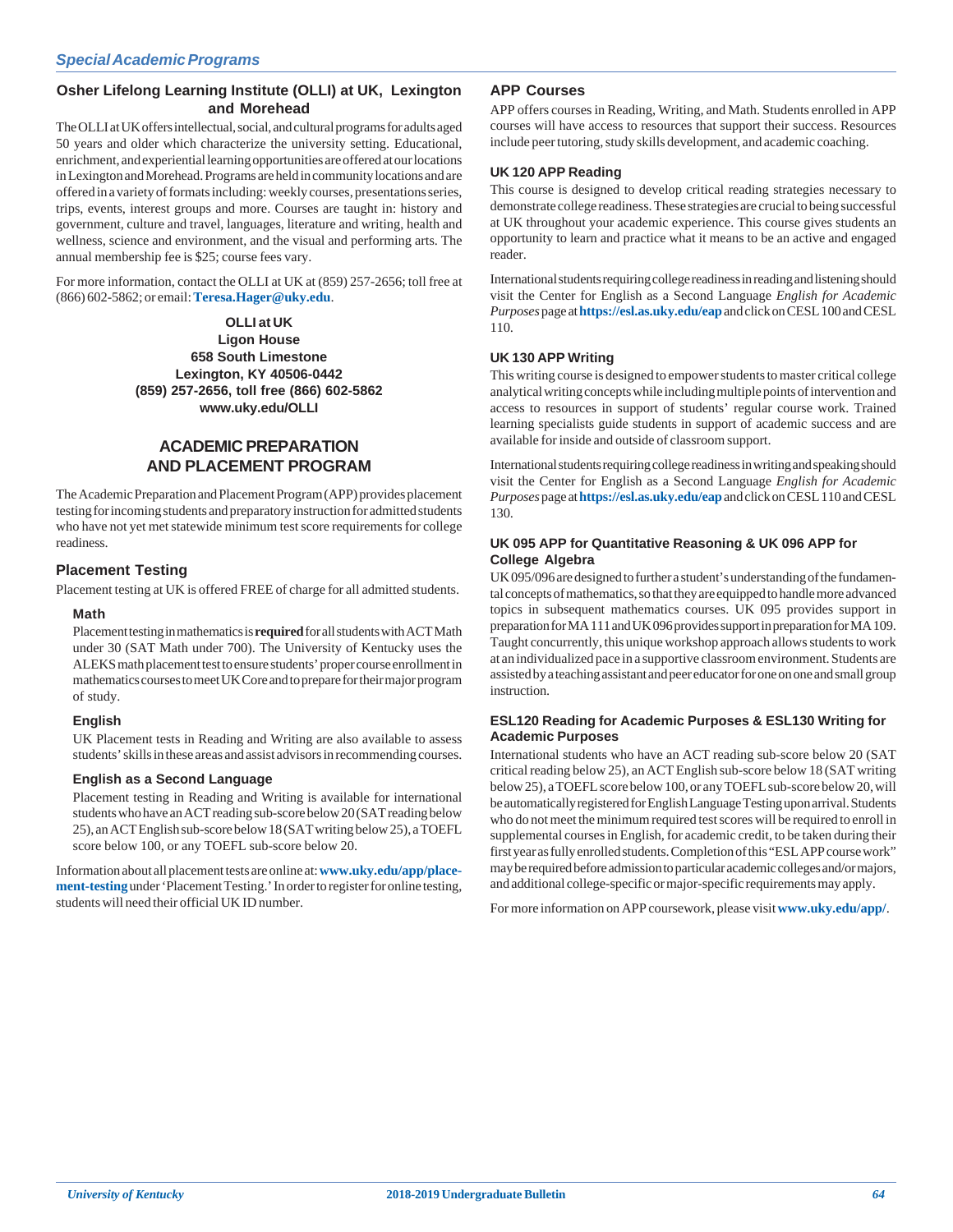# **Placement for Composition and Communication Courses**

Students entering UK must meet basic skills in the UK Core. The placement information outlined below plays an important role in determining specific options for meeting these requirements. Please carefully read the placement information below to determine which placement exam(s) or other exam(s) you may benefit from taking.

## **UNIVERSITY COMPOSITION AND COMMUNICATION REQUIREMENT**

All students must fulfill the University Composition and Communication Requirement. See "Composition and Communication Requirements" in the *Graduation Requirements* section of this Bulletin for more information.

| You have scored 32 or above on ACT English            | Enrollment permitted in CIS/WRD 112 or CIS/WRD 110                             |
|-------------------------------------------------------|--------------------------------------------------------------------------------|
| or 720 or above on SAT Writing Score or earned        | Does not satisfy any portion of the Composition and Communication requirement. |
| a score of 6 or 7 on the Higher Level IB English      | Must complete Graduation Composition and Communication Requirement             |
| (Language A: Literature) course                       | course(s) in major after achieving sophomore status                            |
| • No course credit awarded                            |                                                                                |
| You have scored 3 on AP English Language/             | Enrollment permitted in CIS/WRD 110                                            |
| Composition Exam                                      | Does not satisfy any portion of the Composition and Communication requirement. |
| • 3 credits awarded for Departmental Elective Credit  | Must complete Graduation Composition and Communication Requirement             |
| (WRD 1--) at the 100 level                            | course(s) in major after achieving sophomore status                            |
| You have scored 4-5 on AP English Language/           | Enrollment permitted in CIS/WRD 112 or CIS/WRD 110                             |
| Composition Exam                                      | Does not satisfy any portion of the Composition and Communication requirement. |
| • 3 credits awarded for Departmental Elective Credit  | Must complete Graduation Composition and Communication Requirement             |
| (WRD 1--) at the 100 level                            | course(s) in major after achieving sophomore status                            |
| You have scored 3-4 on the AP English Literature/     | Must enroll in CIS/WRD 110                                                     |
| Composition Exam                                      | Does not satisfy any portion of the Composition and Communication requirement. |
| • 3 credits awarded for Departmental Elective Credit  | Must complete Graduation Composition and Communication Requirement             |
| $(ENG 1-)$ at the 100 level                           | course(s) in major after achieving sophomore status                            |
| You have scored 5 on the AP English Literature/       | Must enroll in CIS/WRD 110                                                     |
| Composition Exam                                      | Does not satisfy any portion of the Composition and Communication requirement. |
| • 3 credits awarded for ENG 230                       | Must complete Graduation Composition and Communication Requirement             |
|                                                       | course(s) in major after achieving sophomore status                            |
| You have scored 5 on the IB HL English Exam           | Must enroll in CIS/WRD 110                                                     |
| • 3 credits awarded f or Departmental Elective Credit | Does not satisfy any portion of the Composition and Communication requirement. |
| $(ENG 1-)$ at the 100 level                           | Must complete Graduation Composition and Communication Requirement             |
|                                                       | course(s) in major after achieving sophomore status                            |
| You have scored 6 on the IB HL English Exam           | Enrollment permitted in CIS/WRD 112                                            |
| • 3 credits awarded f or Departmental Elective Credit | Does not satisfy any portion of the Composition and Communication requirement. |
| $(ENG 1-)$ at the 100 level                           | Must complete Graduation Composition and Communication Requirement             |
|                                                       | course(s) in major after achieving sophomore status                            |
| You have scored 7 on the IB HL English Exam           | Enrollment permitted in CIS/WRD 112                                            |
| • 3 credits awarded for ENG 230                       | Does not satisfy any portion of the Composition and Communication requirement. |
|                                                       | Must complete Graduation Composition and Communication Requirement             |
|                                                       | course(s) in major after achieving sophomore status                            |
|                                                       |                                                                                |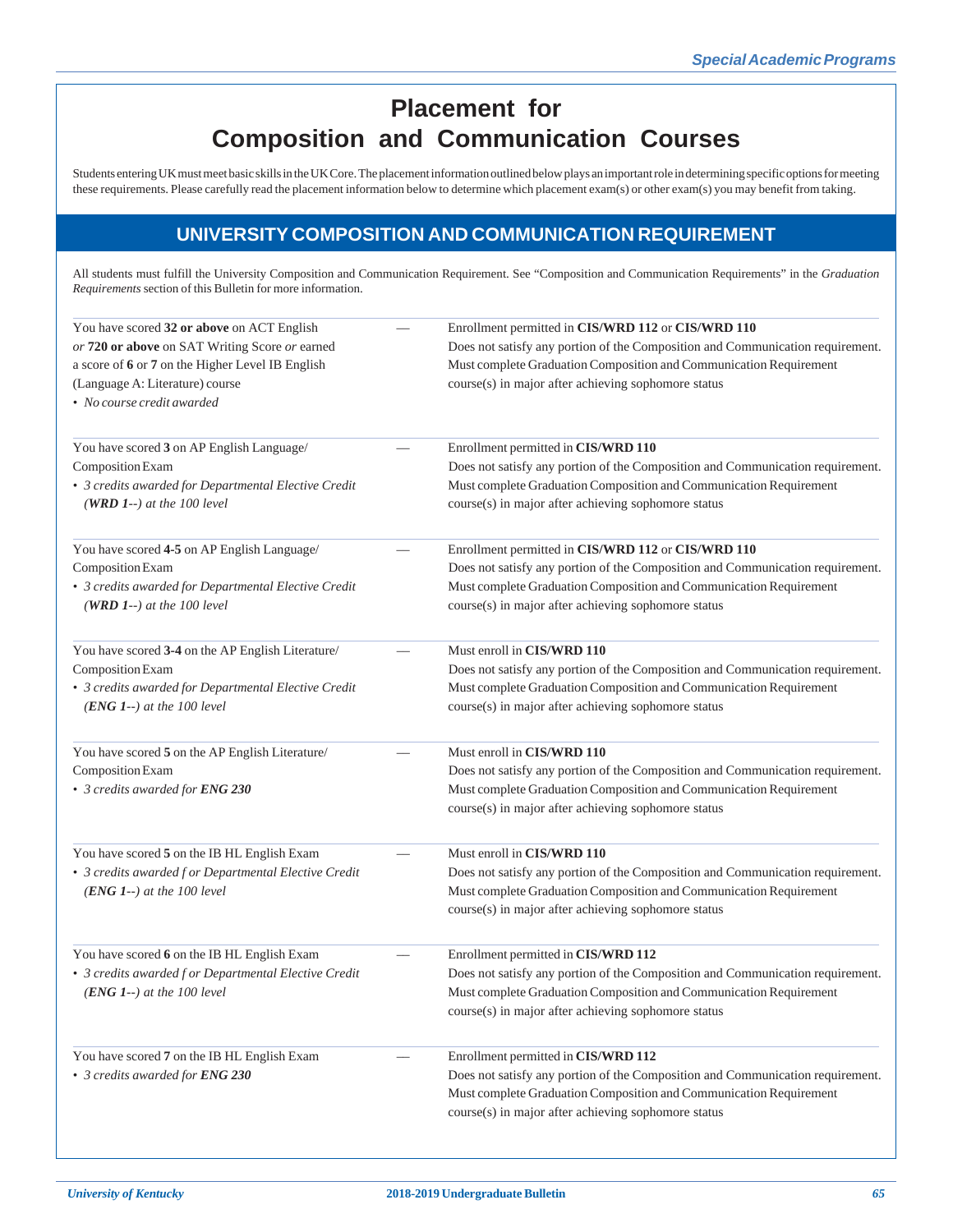# **Placement for Composition and Communication Courses**

# **UNIVERSITY COMPOSITION AND COMMUNICATION REQUIREMENT**

| You have scored 50-74 on American Literature or                                     | Must enroll in CIS/WRD 110                                                     |
|-------------------------------------------------------------------------------------|--------------------------------------------------------------------------------|
| English Literature or Analyzing & Interpreting Literature                           | Does not satisfy any portion of the Composition and Communication requirement. |
| <b>CLEP</b> Exam                                                                    | Must complete Graduation Composition and Communication Requirement             |
| • 3 credits awarded for Departmental Elective Credit<br>$(ENG 1-)$ at the 100 level | course(s) in major after achieving sophomore status                            |
| You have scored <b>75-80</b> on American Literature or                              | Must enroll in CIS/WRD 110                                                     |
| English Literature or Analyzing & Interpreting Literature                           | Does not satisfy any portion of the Composition and Communication requirement. |
| <b>CLEP</b> Exam                                                                    | Must complete Graduation Composition and Communication Requirement             |
| • 3 credits awarded for ENG 230                                                     | course(s) in major after achieving sophomore status                            |
| You have scored 3 on the AP Capstone Seminar exam                                   | Must enroll in CIS/WRD 110                                                     |
|                                                                                     | Does not satisfy any portion of the Composition and Communication requirement. |
|                                                                                     | Must complete Graduation Composition and Communication Requirement             |
|                                                                                     | course(s) in major after achieving sophomore status                            |
| You have scored 4 or 5 on the AP Capstone Seminar exam —                            | Must enroll in CIS/WRD 112                                                     |
|                                                                                     | Does not satisfy any portion of the Composition and Communication requirement. |
|                                                                                     | Must complete Graduation Composition and Communication Requirement             |
|                                                                                     | course(s) in major after achieving sophomore status                            |
| You have completed ENG 101 and 102 (or equivalent)                                  | Must enroll in COM 252, COM 281, or COM 287                                    |
|                                                                                     | Partially satisfies the Composition and Communication requirement;             |
|                                                                                     | completion of COM 252, COM 281, or COM 287 fulfills the Composition            |
|                                                                                     | and Communication Requirement.                                                 |
|                                                                                     | Must complete Graduation Composition and Communication Requirement             |
|                                                                                     | course(s) in major after achieving sophomore status                            |
| You have completed ENG 101                                                          | Must enroll in CIS/WRD 110                                                     |
|                                                                                     | Does not satisfy any portion of the Composition and Communication requirement. |
|                                                                                     | Must complete Graduation Composition and Communication Requirement             |
|                                                                                     | course(s) in major after achieving sophomore status                            |
| <b>For More Information</b>                                                         |                                                                                |
| First-Year Requirement Questions: (859) 257-7002.                                   |                                                                                |
| Graduation Composition and Communication Requirement Questions: (859) 257-3027.     |                                                                                |
|                                                                                     |                                                                                |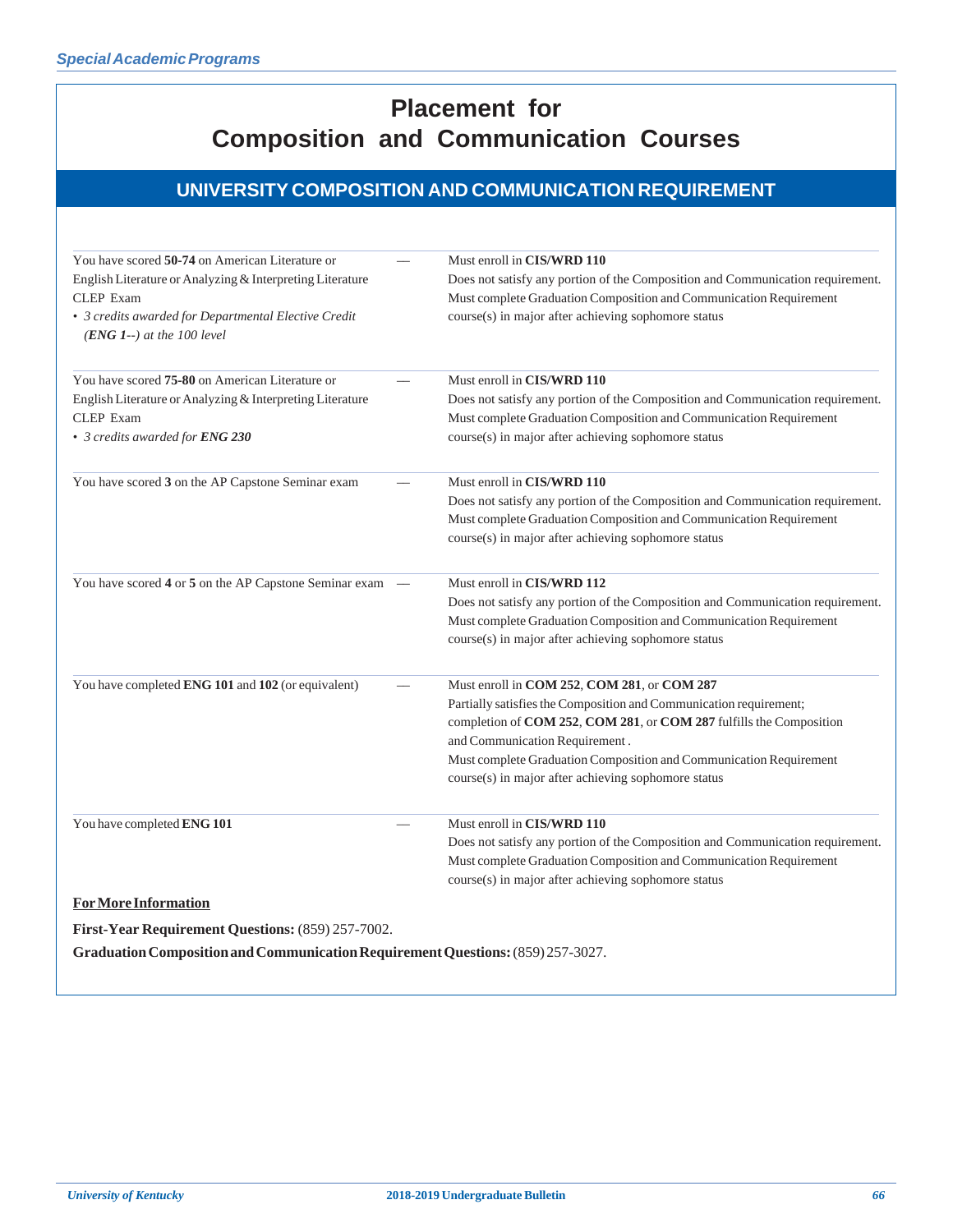# **Placement for Mathematics, Biology and Chemistry Courses**

These prerequisites are in effect and will be applied to all students. Students should see their advisor before enrolling in any courses. **A math placement test is required for all students with a Math ACT score of 26 or below or a Math SAT of 610 or below.**

### **MATHEMATICS**

|                                             | If your ACT Math Score is: |                              |                                                                                               |                                                                                                 |  |  |  |
|---------------------------------------------|----------------------------|------------------------------|-----------------------------------------------------------------------------------------------|-------------------------------------------------------------------------------------------------|--|--|--|
| Less than or equal to 18                    |                            |                              | COMPASS math placement test required                                                          | Enrollment permitted in MA 108R, UK 090                                                         |  |  |  |
| (Math SAT: less than<br>or equal to 450)    | and                        |                              | Appropriate score achieved on<br>COMPASS math placement test                                  | (enrollment in MA 109, MA 111, MA 112 barred)<br>Enrollment permitted in MA111                  |  |  |  |
| $19-20$<br>(Math SAT: 460-500)              |                            |                              | Math placement test required                                                                  | Enrollment permitted in MA 108R, MA 111<br>(enrollment in MA 109, MA 112 barred)                |  |  |  |
|                                             | and                        |                              | Appropriate score achieved on math placement test                                             | Enrollment permitted in MA 109, MA 110, MA 112                                                  |  |  |  |
| $21 - 22$<br>(Math SAT: 510-530)            |                            | Math placement test required |                                                                                               | Enrollment permitted in MA 109, MA 111, MA 112<br>(enrollment in MA 110 barred)                 |  |  |  |
|                                             | and                        |                              | Appropriate score achieved on math placement test                                             | Enrollment permitted in MA 110                                                                  |  |  |  |
| $23 - 25$<br>(Math SAT: 540-590)            |                            | Math placement test required | Enrollment permitted in MA 109, MA 110, MA 111, MA 112<br>(enrollment in MA113, MA123 barred) |                                                                                                 |  |  |  |
|                                             | and                        |                              | Appropriate score achieved on math placement test                                             | Enrollment permitted in MA113, MA123                                                            |  |  |  |
| 26<br>(Math SAT: 600-610)                   |                            |                              | Math placement test required                                                                  | Enrollment permitted in MA 109, MA 110, MA 111, MA 112, MA 123<br>(enrollment in MA 113 barred) |  |  |  |
|                                             | and                        |                              | Appropriate score achieved on math placement test                                             | Enrollment permitted in MA 113                                                                  |  |  |  |
| 27 or greater<br>(Math SAT: 620 or greater) |                            |                              | Math placement not required                                                                   | Enrollment permitted in MA113, MA123                                                            |  |  |  |
| <b>BIOLOGY</b>                              |                            |                              |                                                                                               |                                                                                                 |  |  |  |
| If your ACT Math Score is:                  |                            |                              |                                                                                               |                                                                                                 |  |  |  |
| Less than 24<br>(Math SAT: less than 560)   |                            | and                          | MA 109 not completed                                                                          | Enrollment in <b>BIO 148</b> barred                                                             |  |  |  |
|                                             |                            | <b>or</b>                    | MA109 completed AND                                                                           |                                                                                                 |  |  |  |

**CHE 105** completed or concurrent enrollment Enrollment permitted in **BIO 148 24 or greater** (Math SAT: **560 or greater**) **and CHE 105** completed or concurrent enrollment Enrollment permitted in **BIO 148** Earned a **C** or better in BIO 148 Enrollment permitted in **BIO 152**

*Students must complete BIO 148 prior to enrolling in BIO 152*

# **CHEMISTRY 105**

Proficiency in chemistry and biology are options in the Natural, Physical and Mathematical Sciences requirement of the UK Core. If you plan to major in science, nursing, engineering, or a health profession, chemistry and biology may be important parts of your first year at UK. A strong math background is essential for success in chemistry, and a strong chemistry background is essential for success in biology. The chart below can help you determine what level of science you're eligible to take.

| *If your ACT Math Score is:                                             |     |                                                                                             |                                 |
|-------------------------------------------------------------------------|-----|---------------------------------------------------------------------------------------------|---------------------------------|
| Less than or equal to 22<br>(Math SAT: less than<br>or equal to $530$ ) | and | Appropriate score on math placement test<br>not achieved and MA 109 or MA 110 not completed | Enrollment in CHE 105 barred    |
|                                                                         | or  | Appropriate score on math placement test<br>achieved and enrollment permitted in MA 123     | Enrollment permitted in CHE 105 |
|                                                                         | or  | MA 109 or MA 110 completed with passing grade                                               | Enrollment permitted in CHE 105 |
| 23 or greater<br>(Math SAT: 540 or greater)                             |     |                                                                                             | Enrollment permitted in CHE 105 |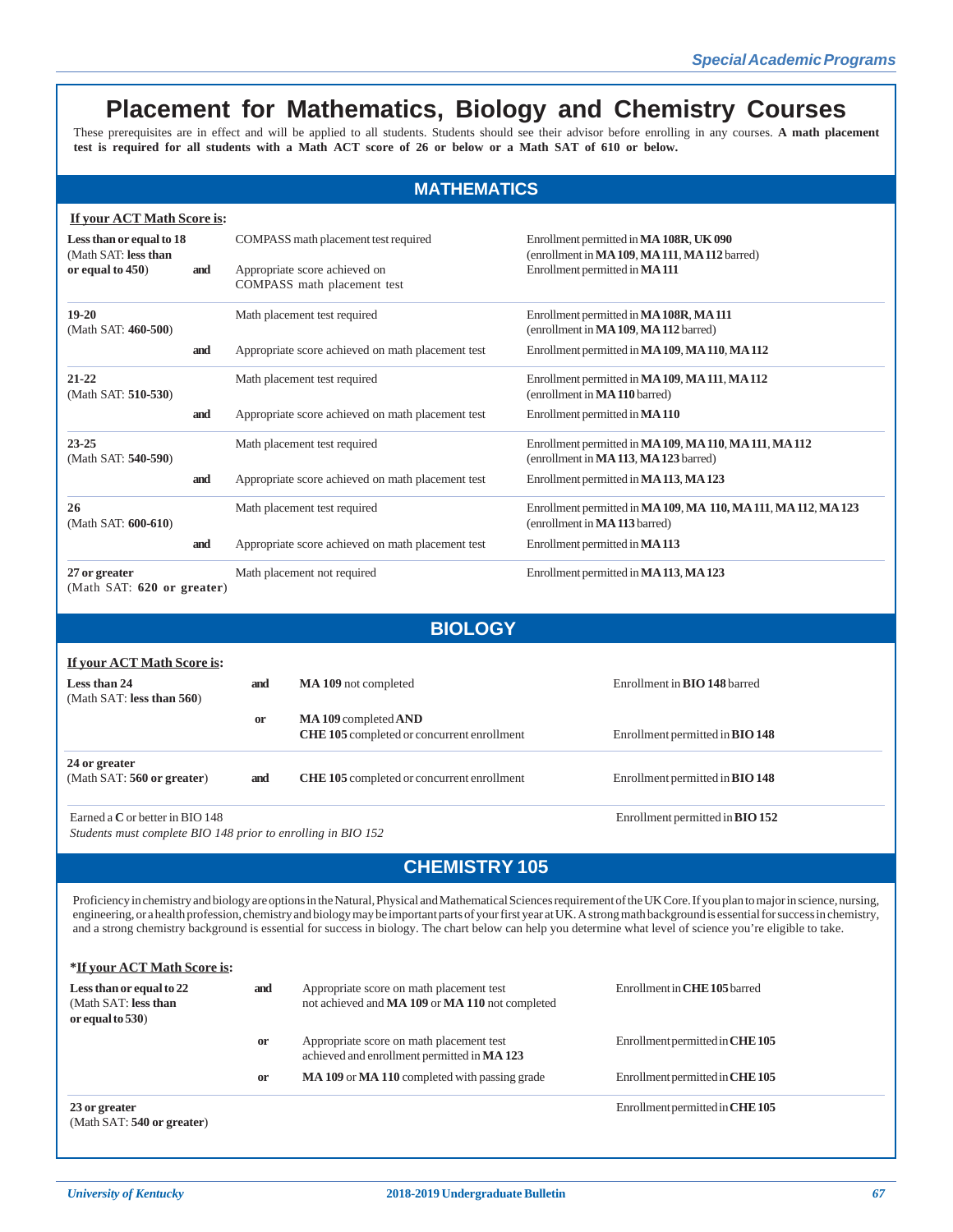|                                              |                                    |                                | University of Kentucky Policy Guide for Advanced Placement                                                                                                                                                                                              |                                                   |
|----------------------------------------------|------------------------------------|--------------------------------|---------------------------------------------------------------------------------------------------------------------------------------------------------------------------------------------------------------------------------------------------------|---------------------------------------------------|
| <b>AP Test</b>                               | <b>Score</b>                       | <b>Credit Awarded</b>          | <b>Credit Statement</b>                                                                                                                                                                                                                                 | <b>UK Core Area</b>                               |
| <b>Art History</b>                           | $3 - 5$                            | $A-H106$                       | 3 credit hours for A-H 106 with a grade of CR.                                                                                                                                                                                                          | Humanities                                        |
| <b>Art Studio</b> (Drawing)                  | $3 - 5$                            | $A-S1$ --                      | 3 credit hours for 100-level art studio credit<br>(see note below) with a grade of CR.                                                                                                                                                                  |                                                   |
|                                              |                                    |                                | Credit will be replaced with 3 credit hours in the appropriate media course upon successful completion of a portfolio review.<br>Please contact the Director of Undergraduate Studies for the School of Art and Visual Studies to schedule your review. |                                                   |
| Art Studio (2-D Design)                      | $3 - 5$                            | $A-S$ 1--                      | 3 credit hours for 100-level art studio credit<br>(see note below) with a grade of CR.                                                                                                                                                                  |                                                   |
|                                              |                                    |                                | Credit will be replaced with 3 credit hours in the appropriate media course upon successful completion of a portfolio review.<br>Please contact the Director of Undergraduate Studies for the School of Art and Visual Studies to schedule your review. |                                                   |
| Art Studio (3-D Design)                      | $3 - 5$                            | $A-S$ 1--                      | 3 credit hours for 100-level art studio credit<br>(see note below) with a grade of CR.                                                                                                                                                                  |                                                   |
|                                              |                                    |                                | Credit will be replaced with 3 credit hours in the appropriate media course upon successful completion of a portfolio review.<br>Please contact the Director of Undergraduate Studies for the School of Art and Visual Studies to schedule your review. |                                                   |
| <b>Biology</b>                               | 3                                  | BIO 102, 103                   | 3 credit hours each for BIO 102, 103<br>with a grade of CR.                                                                                                                                                                                             | Natural/Physical/<br><b>Mathematical Sciences</b> |
|                                              | 4 or 5                             | BIO 103, 148, 152              | 3 credit hours each for BIO 103, 148, 152<br>with a grade of CR.                                                                                                                                                                                        |                                                   |
| <b>Calculus AB</b>                           | $3 - 5$                            | <b>MA113</b>                   | 4 credit hours for MA 113<br>with a grade of CR.                                                                                                                                                                                                        | Quantitative Foundations                          |
| <b>Calculus BC</b>                           | $3 - 5$                            | MA113,114                      | 4 credit hours each for MA 113, 114<br>with a grade of CR.                                                                                                                                                                                              | Quantitative Foundations                          |
|                                              | 3 - 5 subscore on<br>AB subsection | <b>MA113</b>                   | 4 credit hours for MA 113<br>with a grade of CR.                                                                                                                                                                                                        | Quantitative Foundations                          |
| <b>Capstone Research</b>                     | $3 - 5$                            | GEED 1--                       | 3 credit hours for GEED 1-- with a grade of CR.                                                                                                                                                                                                         |                                                   |
| <b>Capstone Seminar</b>                      | $3 - 5$                            | <b>WRD1--</b>                  | 3 credit hours for WRD 1-- with a grade of CR.<br>Score of 3 provides placement in CIS/WRD 110.<br>Score of 4 or 5 provides placement in<br>CIS/WRD 112.                                                                                                |                                                   |
| <b>Chemistry</b>                             | $3 - 4$                            | CHE 105, 111                   | 4 credit hours for CHE 105 and 1 credit hour<br>for CHE 111 with a grade of CR.                                                                                                                                                                         | Natural/Physical/<br><b>Mathematical Sciences</b> |
|                                              | 5                                  | CHE 105, 107, 111              | 4 credit hours for CHE 105, 3 credit hours<br>for CHE 107, and 1 credit hour for CHE 111<br>with a grade of CR.                                                                                                                                         | Natural/Physical/<br><b>Mathematical Sciences</b> |
| <b>Chinese Language</b>                      |                                    |                                |                                                                                                                                                                                                                                                         |                                                   |
| and Culture                                  | 3<br>4                             | <b>CHI 102</b><br>CHI 102, 201 | 4 credit hours for CHI 102 with a grade of CR.<br>4 credit hours each for CHI 102, 201 with a grade of CR.                                                                                                                                              |                                                   |
|                                              | 5                                  | CHI 102, 201, 202              | 4 credit hours each for CHI 102, 201, 202<br>with a grade of CR.                                                                                                                                                                                        |                                                   |
| <b>Computer Science A</b>                    | $3 - 5$                            | CS 115                         | 3 credit hours for CS 115<br>with a grade of CR.                                                                                                                                                                                                        |                                                   |
| <b>Computer Science</b><br><b>Principles</b> | $3 - 4$                            | $CS$ 1--                       | 3 credit hours for Departmental<br>Elective Credit at the 100 level<br>with a grade of CR.                                                                                                                                                              |                                                   |
|                                              | 5                                  | <b>CS</b> 101                  | 3 credit hours of CS 101<br>with a grade of CR.                                                                                                                                                                                                         |                                                   |
| Economics (micro)                            | $3 - 5$                            | <b>ECO201</b>                  | 3 credit hours for ECO 201 with a grade of CR.                                                                                                                                                                                                          |                                                   |
| Economics (macro)                            | $3 - 5$                            | <b>ECO 202</b>                 | 3 credit hours for ECO 202 with a grade of CR.                                                                                                                                                                                                          |                                                   |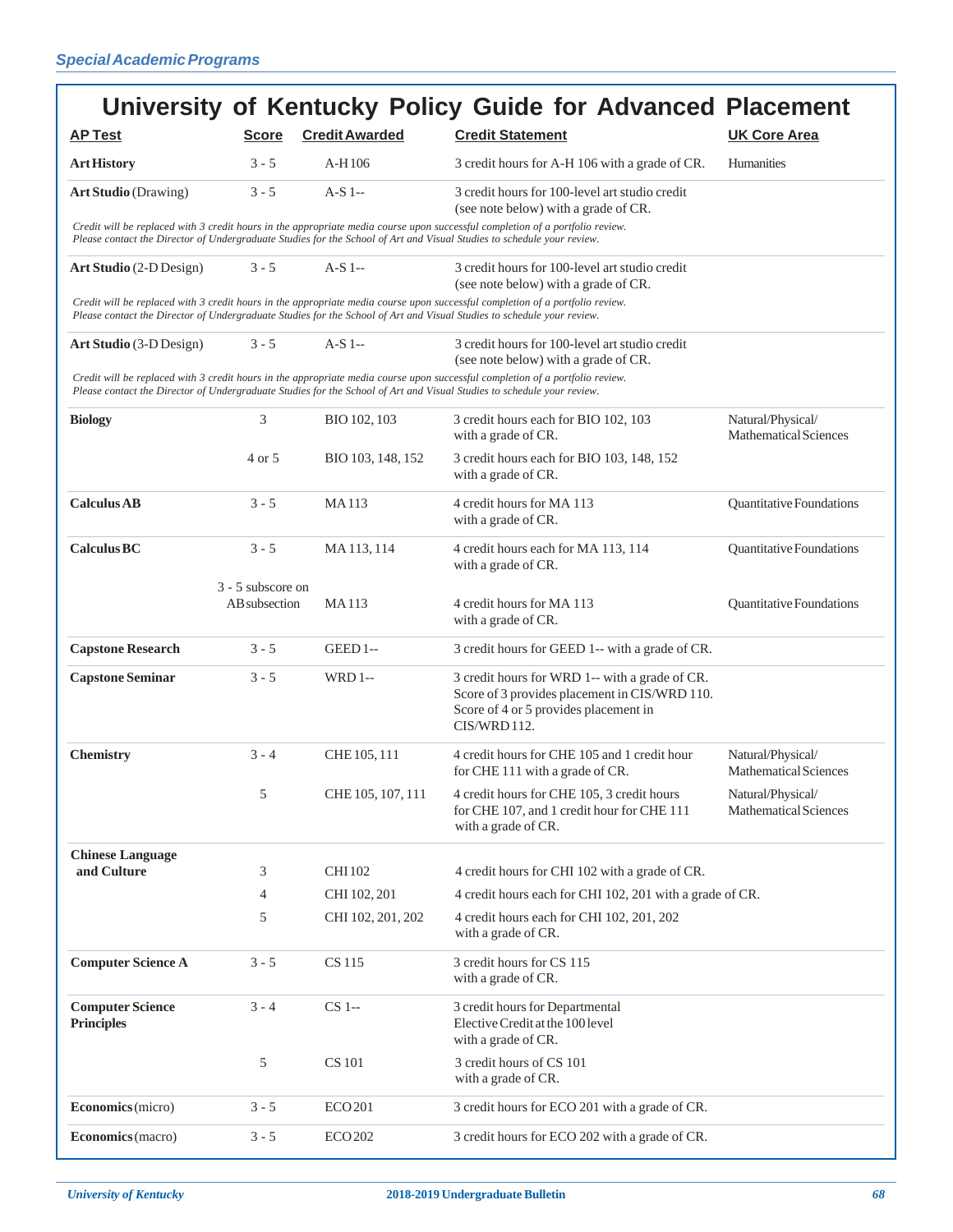# **University of Kentucky Policy Guide for Advanced Placement**

| <b>AP Test</b>                                        | <b>Score</b> | <b>Credit Awarded</b>          | <b>Credit Statement</b>                                                                                                                   | <b>UK Core Area</b>                                                                  |
|-------------------------------------------------------|--------------|--------------------------------|-------------------------------------------------------------------------------------------------------------------------------------------|--------------------------------------------------------------------------------------|
| <b>English Language</b><br>and Composition            | 3            | <b>WRD1--</b>                  | 3 credit hours for WRD 1--<br>Does not satisfy any portion<br>with a grade of CR.<br>of the Composition and<br>Communication requirement. |                                                                                      |
|                                                       | 4-5          | <b>WRD1--</b>                  | 3 credit hours for WRD 1--<br>with a grade of CR.<br>Enrollment permitted in CIS/WRD 112.                                                 | Does not satisfy any portion<br>of the Composition and<br>Communication requirement. |
| <b>English Literature</b><br>and Composition          | 3 or 4       | $ENG1-$                        | 3 credit hours for Departmental<br>Elective Credit at the 100 level<br>with a grade of CR.                                                | Does not satisfy any portion<br>of the Composition and<br>Communication requirement. |
|                                                       | 5            | <b>ENG230</b>                  | 3 credit hours for ENG 230<br>with a grade of CR.                                                                                         | Humanities                                                                           |
| <b>Environmental Science</b>                          | $3 - 5$      | <b>EES110</b>                  | 3 credit hours for EES 110<br>with a grade of CR.                                                                                         | Natural/Physical/<br><b>Mathematical Sciences</b>                                    |
| <b>European History</b>                               | $3 - 5$      | HIS 104, 105                   | 3 credit hours each for HIS 104, 105<br>with a grade of CR.                                                                               | Humanities;<br>Global Dynamics                                                       |
| <b>French Language</b><br>and Culture                 | $3 - 4$      | FR 202, 214                    | 3 credit hours each for FR 202, 214<br>with a grade of CR.                                                                                |                                                                                      |
|                                                       | 5            | FR 311, 350                    | 3 credit hours each for FR 311, 350<br>with a grade of CR.                                                                                |                                                                                      |
| <b>German Language</b>                                |              |                                |                                                                                                                                           |                                                                                      |
| and Culture                                           | 3<br>4       | <b>GER 201</b><br>GER 201, 202 | 3 credit hours for GER 201 with a grade of CR.<br>3 credit hours each for GER 201,                                                        |                                                                                      |
|                                                       |              |                                | 202 with a grade of CR.                                                                                                                   |                                                                                      |
|                                                       | 5            | GER 201, 202, 307              | 3 credit hours each for GER 201,<br>202, 307 with a grade of CR.                                                                          |                                                                                      |
| <b>Government</b> and<br><b>Politics, Comparative</b> | $3 - 5$      | <b>PS 210</b>                  | 3 credit hours for PS 210<br>with a grade of CR.                                                                                          | Global Dynamics                                                                      |
| <b>Government</b> and<br>Politics, U.S.               | $3 - 5$      | <b>PS 101</b>                  | 3 credit hours for PS 101<br>with a grade of CR.                                                                                          | Citizenship-USA                                                                      |
| <b>Human Geography</b>                                | $3 - 5$      | <b>GEO 172</b>                 | Social Sciences<br>3 credit hours for GEO 172<br>with a grade of CR.                                                                      |                                                                                      |
| <b>Italian Language</b>                               |              |                                |                                                                                                                                           |                                                                                      |
| and Culture                                           | 3            | <b>ITA 201</b>                 | 3 credit hours for ITA 201 with a grade of CR.<br>3 credit hours each for ITA 201, 202 with a grade of CR.                                |                                                                                      |
|                                                       | $4 - 5$      | ITA 201, 202                   |                                                                                                                                           |                                                                                      |
| <b>Japanese Language</b><br>and Culture               |              |                                |                                                                                                                                           |                                                                                      |
|                                                       | 3            | <b>JPN 201</b>                 | 4 credit hours for JPN 201 with a grade of CR.<br>4 credit hours each for JPN 201, 202                                                    |                                                                                      |
|                                                       | 4            | JPN 201, 202                   | with a grade of CR.                                                                                                                       |                                                                                      |
|                                                       | 5            | JPN 201, 202, 301              | 4 credit hours each for JPN 201, 202<br>and 3 credit hours for JPN 301 with a grade of CR.                                                |                                                                                      |
| Latin - Vergil                                        | 3            | CLA 101, 102                   | 4 credit hours each for CLA 101, 102 with a grade of CR.                                                                                  |                                                                                      |
|                                                       | 4            | CLA 201, 202                   | 3 credit hours each for CLA 201, 202 with a grade of CR.                                                                                  |                                                                                      |
|                                                       | 5            | CLA 201, 202, 302              | 3 credit hours each for CLA 201, 202, 302 with a grade of CR.                                                                             |                                                                                      |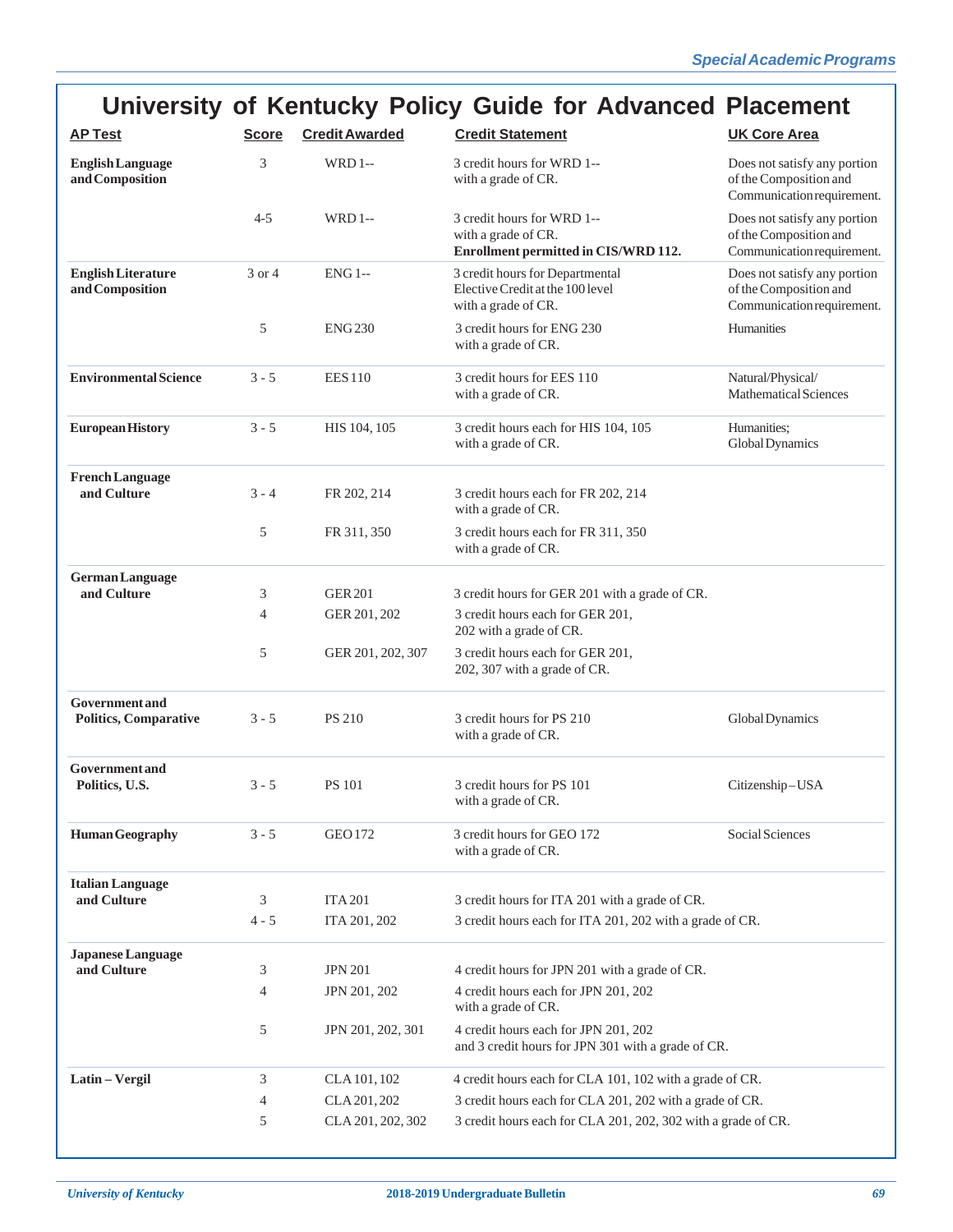|                                              |                |                       | University of Kentucky Policy Guide for Advanced Placement                                             |                                            |
|----------------------------------------------|----------------|-----------------------|--------------------------------------------------------------------------------------------------------|--------------------------------------------|
| <b>AP Test</b>                               | <b>Score</b>   | <b>Credit Awarded</b> | <b>Credit Statement</b>                                                                                | <b>UK Core Area</b>                        |
| <b>Music Theory</b>                          | 3              | <b>MUS174</b>         | 3 credit hours for MUS 174<br>(elective only) with a grade of CR.                                      |                                            |
|                                              | $\overline{4}$ | <b>MUS171</b>         | 2 credit hours for MUS 171 with a grade of CR.                                                         |                                            |
|                                              | 5              | MUS 171, 173          | 2 credit hours each for MUS 171, 173 with a grade of CR.                                               |                                            |
| <b>Music Theory</b><br>(non-aural subscore)  | 3              | <b>MUS174</b>         | 3 credit hours for MUS 174<br>(elective only) with a grade of CR.                                      |                                            |
|                                              | $\overline{4}$ | <b>MUS171</b>         | 2 credit hours for MUS 171 with a grade of CR.                                                         |                                            |
|                                              | 5              | MUS 171, 173          | 2 credit hours each for MUS 171, 173 with a grade of CR.                                               |                                            |
| <b>Music Theory</b><br>(with aural subscore) | 3              | <b>MUS174</b>         | 3 credit hours for MUS 174<br>(elective only) with a grade of CR.                                      |                                            |
|                                              | $\overline{4}$ | <b>MUS170</b>         | 2 credit hours for MUS 170 with a grade of CR.                                                         |                                            |
|                                              | 5              | MUS 170, 172          | 2 credit hours each for MUS 170, 172 with a grade of CR.                                               |                                            |
| Physics 1: Algebra-based*                    | $3 - 5$        | <b>PHY 151</b>        | 3 credit hours for PHY 151 with a grade of CR.                                                         |                                            |
| Physics 2: Algebra-based <sup>†</sup>        | $3 - 5$        | <b>PHY 152</b>        | 3 credit hours for PHY 152 with a grade of CR.                                                         |                                            |
| Physics C†† (mechanics)                      | $3 - 5$        | <b>PHY 231</b>        | 4 credit hours for PHY 231<br>Natural/Physical/<br>with a grade of CR.<br><b>Mathematical Sciences</b> |                                            |
| Physics C†† (electricity<br>and magnetism)   | $3 - 5$        | <b>PHY 232</b>        | 4 credit hours for PHY 232 with a grade of CR.                                                         |                                            |
| <b>Psychology</b>                            | $3 - 5$        | <b>PSY 100</b>        | 4 credit hours for PSY 100<br>Social Sciences<br>with a grade of CR.                                   |                                            |
| <b>Spanish Language</b>                      | 3              | <b>SPA 202</b>        | 3 credit hours for SPA 202 with a grade of CR.                                                         |                                            |
|                                              | 4              | <b>SPA210</b>         | 3 credit hours for SPA 210 with a grade of CR.                                                         |                                            |
|                                              | 5              | SPA 210, 211          | 3 credit hours each for SPA 210, 211 with a grade of CR.                                               |                                            |
| <b>Spanish Literature</b>                    | 3              | SPA 202               | 3 credit hours for SPA 202 with a grade of CR.                                                         |                                            |
|                                              | 4              | SPA 320               | 3 credit hours for SPA 320 with a grade of CR.                                                         |                                            |
|                                              | 5              | SPA 320, 322          | 3 credit hours each for SPA 320, 322 with a grade of CR.                                               |                                            |
| <b>Statistics</b>                            | 3              | <b>GEED 2--</b>       | 3 credit hours for General Elective Credit<br>at the 200 level with a grade of CR.                     |                                            |
|                                              | 4 or 5         | STA 210, 296          | 3 credit hours each for STA 210, 296<br>with a grade of CR.                                            | Inference/<br><b>Statistical Reasoning</b> |
| <b>U.S. History</b>                          | $3 - 5$        | HIS 108, 109          | 3 credit hours each for HIS 108, 109<br>with a grade of CR.                                            | Humanities;<br>Citizenship-USA             |
| <b>World History</b>                         | $3 - 5$        | <b>HIS 1--</b>        | 6 credit hours for Departmental Elective Credit<br>at the 100 level with a grade of CR.                |                                            |

\*Credit will be replaced with 5 credit hours for PHY 211 with a grade of CR upon presentation of documentation of appropriate laboratory experience to the Instructional Labratory Specialist in the Department of Physics and Astronomy.

**†**Credit will be replaced with 5 credit hours for PHY 213 with a grade of CR upon presentation of documentation of appropriate laboratory experience to the Instructional Laboratory Specialist in the Department of Physics and Astronomy.

**††**Upon presentation of documentation of appropriate laboratory experience, credit will also be given for the laboratories associated with these courses, PHY 241, 242 respectively.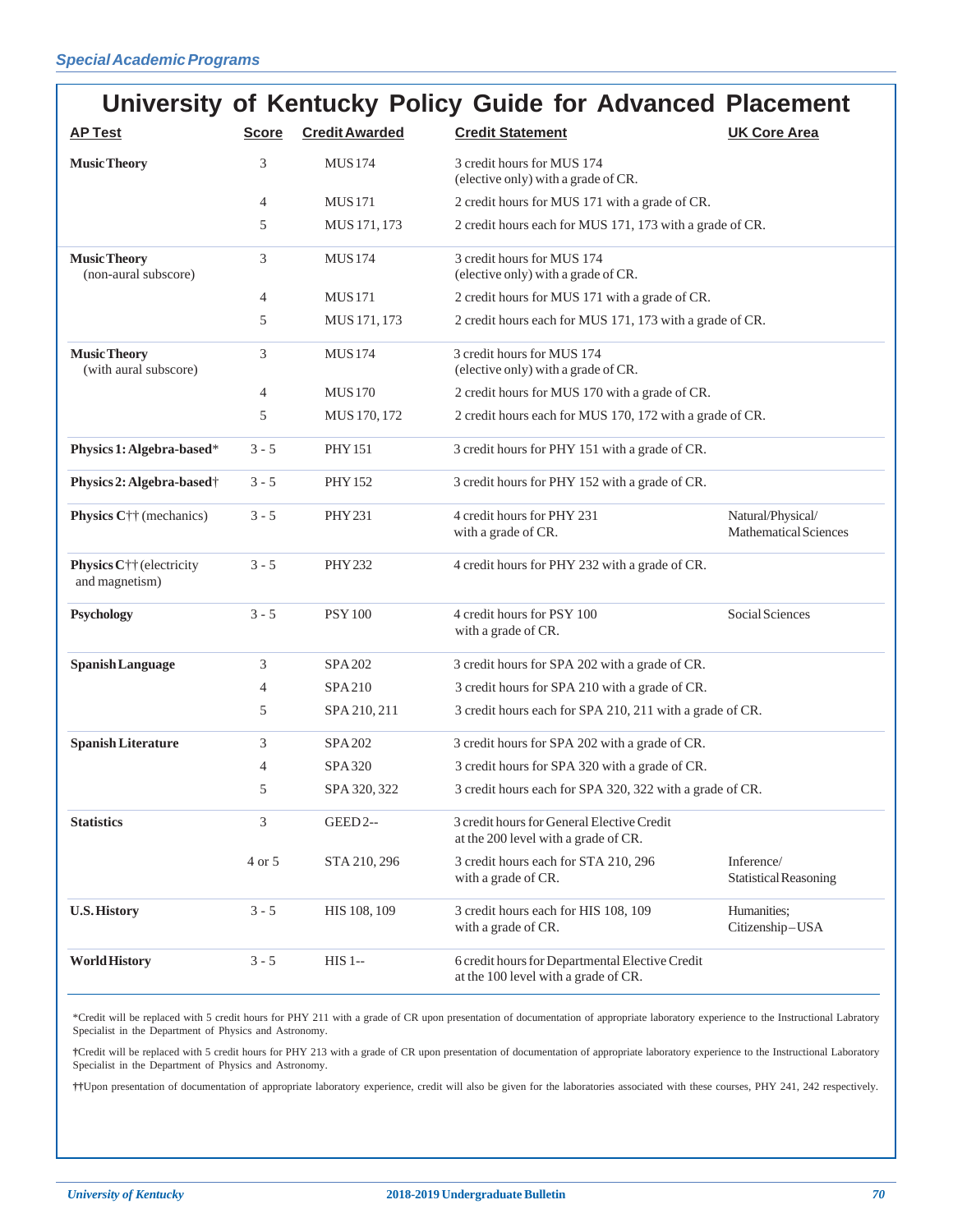# **University of Kentucky Policy Guide for CLEP Examinations**

| <b>CLEPEXAMINATION</b>                                                      | <b>Scaled Score</b><br>to Earn Credit | <b>Equivalent</b><br><b>UK Course</b> | <b>Credit</b><br><b>Hours</b> | Grade       | <b>UK Core Area</b>         |  |  |
|-----------------------------------------------------------------------------|---------------------------------------|---------------------------------------|-------------------------------|-------------|-----------------------------|--|--|
| <b>COMPOSITION AND LITERATURE</b>                                           |                                       |                                       |                               |             |                             |  |  |
| American Literature*                                                        | 50-74                                 | <b>ENG 1--</b>                        | 3                             | credit only |                             |  |  |
|                                                                             | 75-80                                 | <b>ENG230</b>                         | 3                             | credit only | Humanities                  |  |  |
| Analyzing and Interpreting Literature*                                      | 50-74                                 | <b>ENG 1--</b>                        | 3                             | credit only |                             |  |  |
|                                                                             | 75-80                                 | <b>ENG230</b>                         | 3                             | credit only | Humanities                  |  |  |
| College Composition Modular                                                 | 50 or above                           | <b>WRD1--</b>                         | 3                             | creditonly  |                             |  |  |
| English Literature*                                                         | 50-74                                 | <b>ENG 1--</b>                        | 3                             | credit only |                             |  |  |
|                                                                             | 75-80                                 | <b>ENG230</b>                         | 3                             | credit only | Humanities                  |  |  |
| *Students may earn credit (3 hours) for only one of the exams listed above. |                                       |                                       |                               |             |                             |  |  |
| <b>FOREIGNLANGUAGES</b>                                                     |                                       |                                       |                               |             |                             |  |  |
| College Level French Language                                               | 50-65                                 | FR 201                                | 3                             | credit only |                             |  |  |
|                                                                             | 66 or above                           | FR 201, 202                           | 6                             | credit only |                             |  |  |
| College Level German Language                                               | 50-65                                 | <b>GER 201</b>                        | 3                             | credit only |                             |  |  |
|                                                                             | 66 or above                           | GER 201, 202                          | 6                             | credit only |                             |  |  |
| College Level Spanish Language                                              | 50-65                                 | SPA 201                               | 3                             | credit only |                             |  |  |
|                                                                             | 66 or above                           | SPA 201, 202                          | 6                             | credit only |                             |  |  |
| <b>HISTORY AND SOCIAL SCIENCES</b>                                          |                                       |                                       |                               |             |                             |  |  |
| American Government                                                         | 50 or above                           | <b>PS 101</b>                         | 3                             | credit only | Citizenship-USA             |  |  |
| History of the United States I                                              | 50 or above                           | <b>HIS108</b>                         | 3                             | creditonly  | Humanities; Citizenship-USA |  |  |
| History of the United States II                                             | 50 or above                           | <b>HIS109</b>                         | 3                             | creditonly  | Humanities; Citizenship-USA |  |  |
| Human Growth and Development                                                | 50 or above                           | <b>PSY 223</b>                        | 3                             | credit only |                             |  |  |
| Humanities                                                                  | 50 or above                           | GEED 1--                              | 3                             | credit only |                             |  |  |
| Introductory Psychology                                                     | 50 or above                           | <b>PSY 100</b>                        | 4                             | credit only | Social Sciences             |  |  |
| <b>Introductory Sociology</b>                                               | 50 or above                           | <b>SOC101</b>                         | 3                             | creditonly  | Social Sciences             |  |  |
| Principles of Macroeconomics                                                | 50 or above                           | <b>ECO 202</b>                        | 3                             | creditonly  |                             |  |  |
| Principles of Microeconomics                                                | 50 or above                           | <b>ECO 201</b>                        | 3                             | credit only |                             |  |  |
| Social Sciences and History                                                 | 50 or above                           | <b>GEED1--</b>                        | 3                             | creditonly  |                             |  |  |
| Western Civilization I:<br>Ancient Near East to 1648                        | 50 or above                           | <b>HIS104</b>                         | 3                             | creditonly  | Humanities; Global Dynamics |  |  |
| Western Civilization II:<br>1648 to the Present                             | 50 or above                           | <b>HIS105</b>                         | 3                             | creditonly  | Humanities; Global Dynamics |  |  |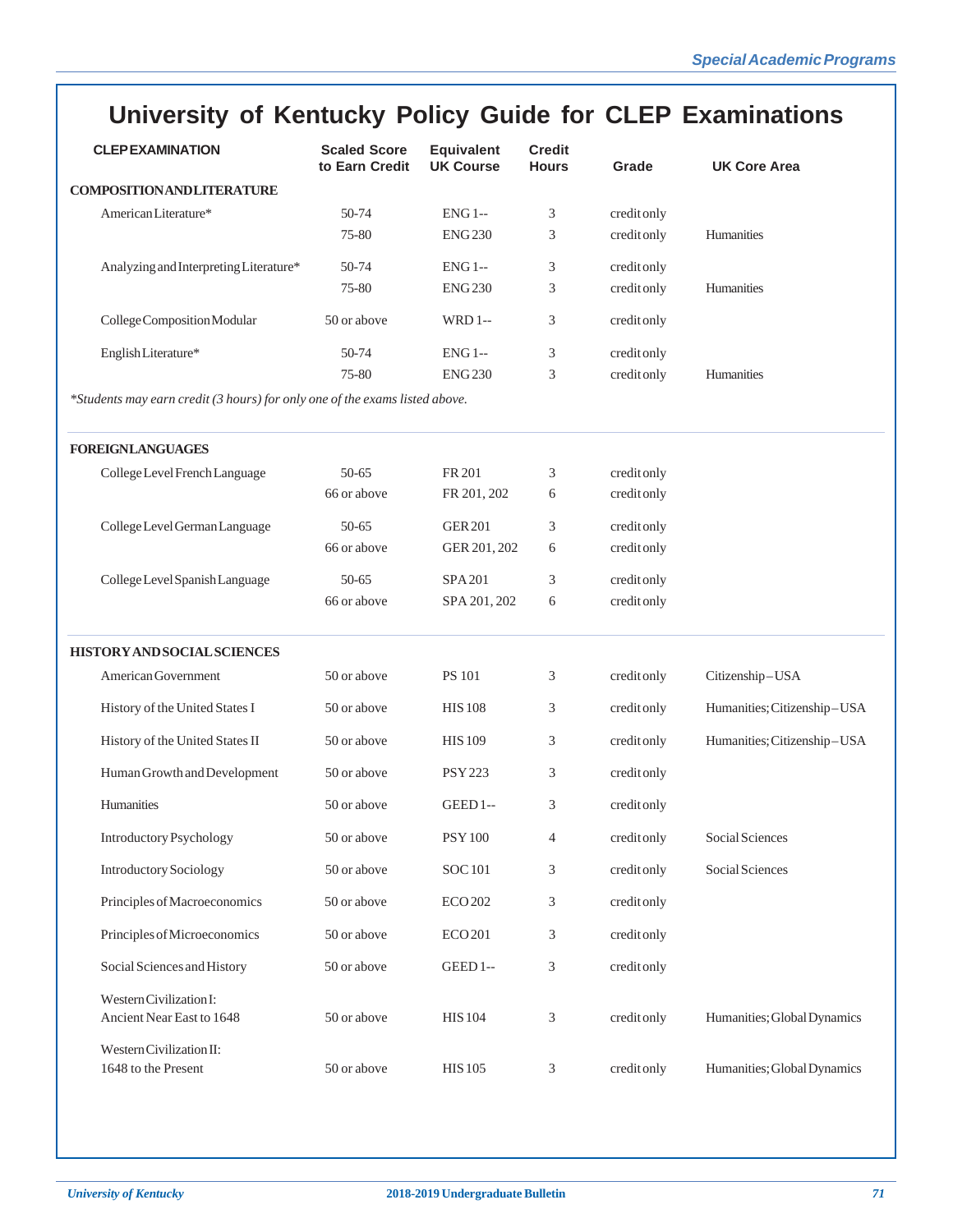# **University of Kentucky Policy Guide for CLEP Examinations**

| <b>CLEPEXAMINATION</b>             | <b>Scaled Score</b><br>to Earn Credit | <b>Equivalent</b><br><b>UK Course</b> | <b>Credit</b><br><b>Hours</b> | Grade       | <b>UK Core Area</b>                               |
|------------------------------------|---------------------------------------|---------------------------------------|-------------------------------|-------------|---------------------------------------------------|
| <b>SCIENCE AND MATHEMATICS</b>     |                                       |                                       |                               |             |                                                   |
| Calculus with Elementary Functions | 50 or above                           | <b>MA113</b>                          | $\overline{4}$                | creditonly  | <b>Ouantitative Foundations</b>                   |
| College Algebra                    | 50 or above                           | <b>MA108R</b>                         | 3                             | credit only |                                                   |
| College Mathematics                | 50 or above                           | $MA1-$                                | 3                             | credit only |                                                   |
| General Biology                    | 50-54                                 | $BIO$ 1--                             | 3                             | credit only |                                                   |
|                                    | 55-59                                 | <b>BIO103</b>                         | 3                             | credit only | Natural/Physical/<br><b>Mathematical Sciences</b> |
|                                    | 60 or above                           | BIO 102, 103                          | 6                             | credit only | Natural/Physical/<br>Mathematical Sciences        |
| General Chemistry                  | 50 or above                           | CHE 105, 107                          | $\tau$                        | creditonly  | Natural/Physical/<br><b>Mathematical Sciences</b> |
| <b>Natural Sciences</b>            | 50 or above                           | <b>GEED1--</b>                        | 3                             | creditonly  |                                                   |
| Precalculus                        | 50 or above                           | <b>MA109</b>                          | 3                             | credit only |                                                   |
| <b>BUSINESS</b>                    |                                       |                                       |                               |             |                                                   |
| Financial Accounting               | 50                                    | ACC201                                | 3                             | credit only |                                                   |
| <b>Information Systems</b>         | 50                                    | <b>GEED 1--</b>                       | 3                             | credit only |                                                   |
| <b>Introductory Business Law</b>   | 50                                    | <b>MGT341</b>                         | 3                             | credit only |                                                   |
| Principles of Management           | 50                                    | <b>MGT301</b>                         | 3                             | credit only |                                                   |
| Principles of Marketing            | 50                                    | <b>MKT300</b>                         | 3                             | creditonly  |                                                   |

For additional information on credits awarded for CLEP examinations, contact the Registrar's Office, 10 Funkhouser Building, (859) 257-7157. For information on CLEP exams in general, visit the College Board website at: **www.collegeboard.com/clep/**.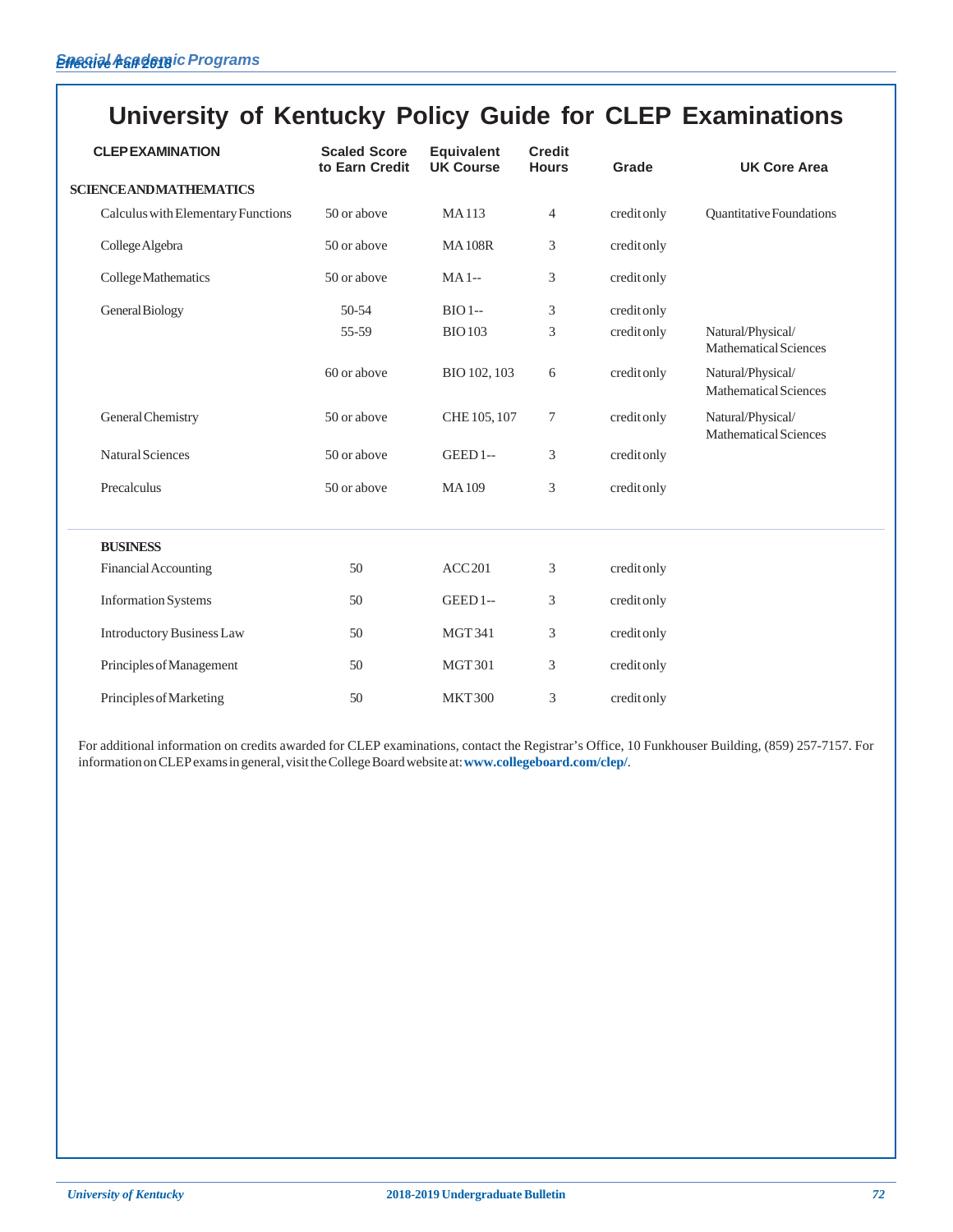# **University of Kentucky International Baccalaureate Program**

# *Credit Awarded Based on Standard Level (SL) or Higher Level (HL) Exam Scores of 5, 6, and 7*

| <b>Subject</b>   | Level                      | <b>Credit Awarded</b>                                                                                                   | <b>UK Core Area</b>                            |
|------------------|----------------------------|-------------------------------------------------------------------------------------------------------------------------|------------------------------------------------|
| Anthropology     | <b>SL</b>                  | ANT 160, ANT 220                                                                                                        | Global Dynamics                                |
|                  | H <sub>L</sub>             | ANT 220, ANT 301                                                                                                        |                                                |
| <b>Arabic</b>    | <b>SL</b>                  | AIS 201, AIS 202                                                                                                        |                                                |
|                  | H <sub>L</sub>             | AIS 201, AIS 202, AIS 442, AIS 443                                                                                      |                                                |
| <b>Biology</b>   | <b>SL</b>                  | BIO 102, BIO 103                                                                                                        | Natural/Physical/Mathematical Sciences         |
|                  | H <sub>L</sub>             | BIO 103, BIO 152                                                                                                        | Natural/Physical/Mathematical Sciences         |
| <b>Chemistry</b> | <b>SL</b>                  | CHE 105, CHE 111                                                                                                        | Natural/Physical/Mathematical Sciences         |
|                  | HL                         | CHE 105, CHE 107, CHE 111                                                                                               | Natural/Physical/Mathematical Sciences         |
| <b>Chinese</b>   | <b>SL</b>                  | CHI 201 (Score of 5)                                                                                                    |                                                |
|                  | <b>SL</b>                  | CHI 202 (Scores of 6 or 7)                                                                                              |                                                |
|                  | HL.                        | CHI 202 (Score of 5)                                                                                                    |                                                |
|                  | H <sub>L</sub>             | CHI 301 (Scores of 6 or 7)                                                                                              |                                                |
| <b>English</b>   | <b>SL</b>                  | No credit awarded                                                                                                       |                                                |
|                  | HL                         | ENG 1-- $(Scores of 5)$                                                                                                 |                                                |
|                  | HL                         | <b>ENG 1--</b><br>plus placement into WRD/CIS 112 (Score of 6)                                                          |                                                |
|                  | H <sub>L</sub>             | <b>ENG 230</b><br>plus placement into WRD/CIS 112 (Score of 7)                                                          | Humanities                                     |
| French           | $\rm SL$                   | FR 204, FR 214 (Scores of 5 or 6)                                                                                       |                                                |
|                  | SL.                        | FR 305, FR 324 (Score of 7)                                                                                             |                                                |
|                  | H <sub>L</sub>             | FR 305, FR 324                                                                                                          |                                                |
| Geography        | <b>SL</b>                  | GEO 172 (Score of 5)                                                                                                    | Social Sciences                                |
|                  | <b>SL</b>                  | GEO 172, GEO 1-- (Scores of 6 or 7)                                                                                     | Social Sciences                                |
|                  | $\mathop{\rm HL}\nolimits$ | GEO 172, GEO 1--                                                                                                        | Social Sciences                                |
| German           | $\operatorname{SL}$        | GER 201, GER 202                                                                                                        |                                                |
|                  | H <sub>L</sub>             | GER 205, GER 206, GER 307, GER 308                                                                                      |                                                |
| <b>History</b>   | $\rm SL$                   | HIS 108, HIS 109                                                                                                        | Humanities; Citizenship-USA                    |
|                  | H <sub>L</sub>             | HIS 104, HIS 105, HIS 108, HIS 109<br>Note: For history majors, the premajor<br>requirement is met with either SL or HL | Humanities; Citizenship - USA; Global Dynamics |